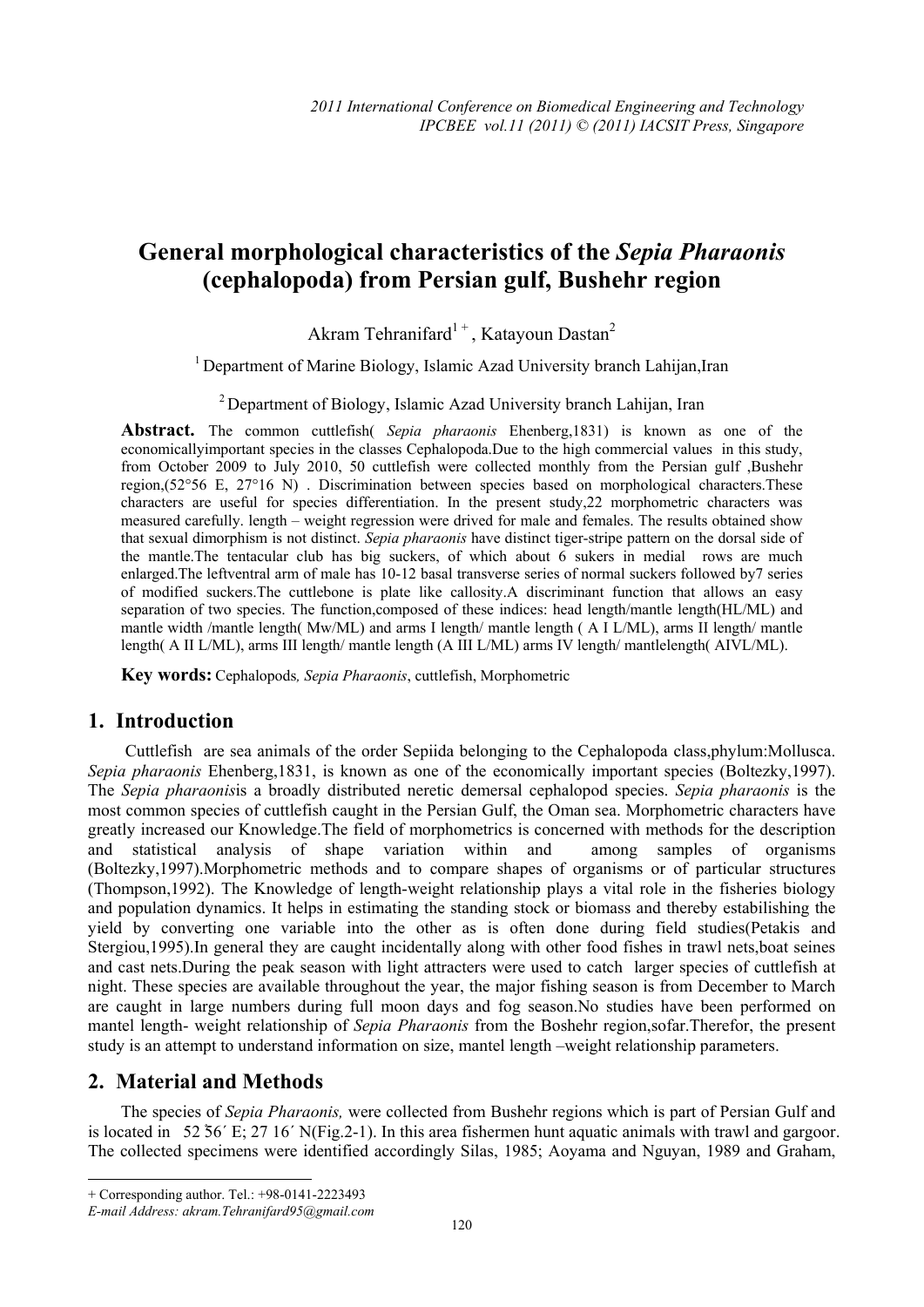1994.A total of 50 specimens were analyzed(Fig.2-2).,The specimens were cleaned with tap water . Then it was mopped with blotting sheet to remove the external moisture and weighed to the nearest 0/01 g and recorded.Measured mantle length data for all male and female *Sepia Pharaonis*.







A B Fig.2-2 samples of cuttlefish (A) live *Sepia Pharaonis*(B)

The morphometric features recorded,according with Roper and Voss(1983) were: the dorsal mantle length (DML),Total length(TL) (Fig.2-3A),wet weight(W),mantel width(MW),head length(HL),eye diameter,left first arm length, left second arm length, left third arm length, left fourth arm length , length of funnel,cuttlebone length , cuttlebone width in males and females(Fig.2-3B), tentacular club(Fig.2-3c) and weight of intenal organs such as gut tract , male gonad, female gonad , ink suc , nidamental gland , systemic and brachial heart was measured carefully(Fig. 2-5,2-6).



Fig. 2-5 Dissection of *Sepia pharaonis* (A) , Internal organs (B), ink sac , gills and branchial hearts(B)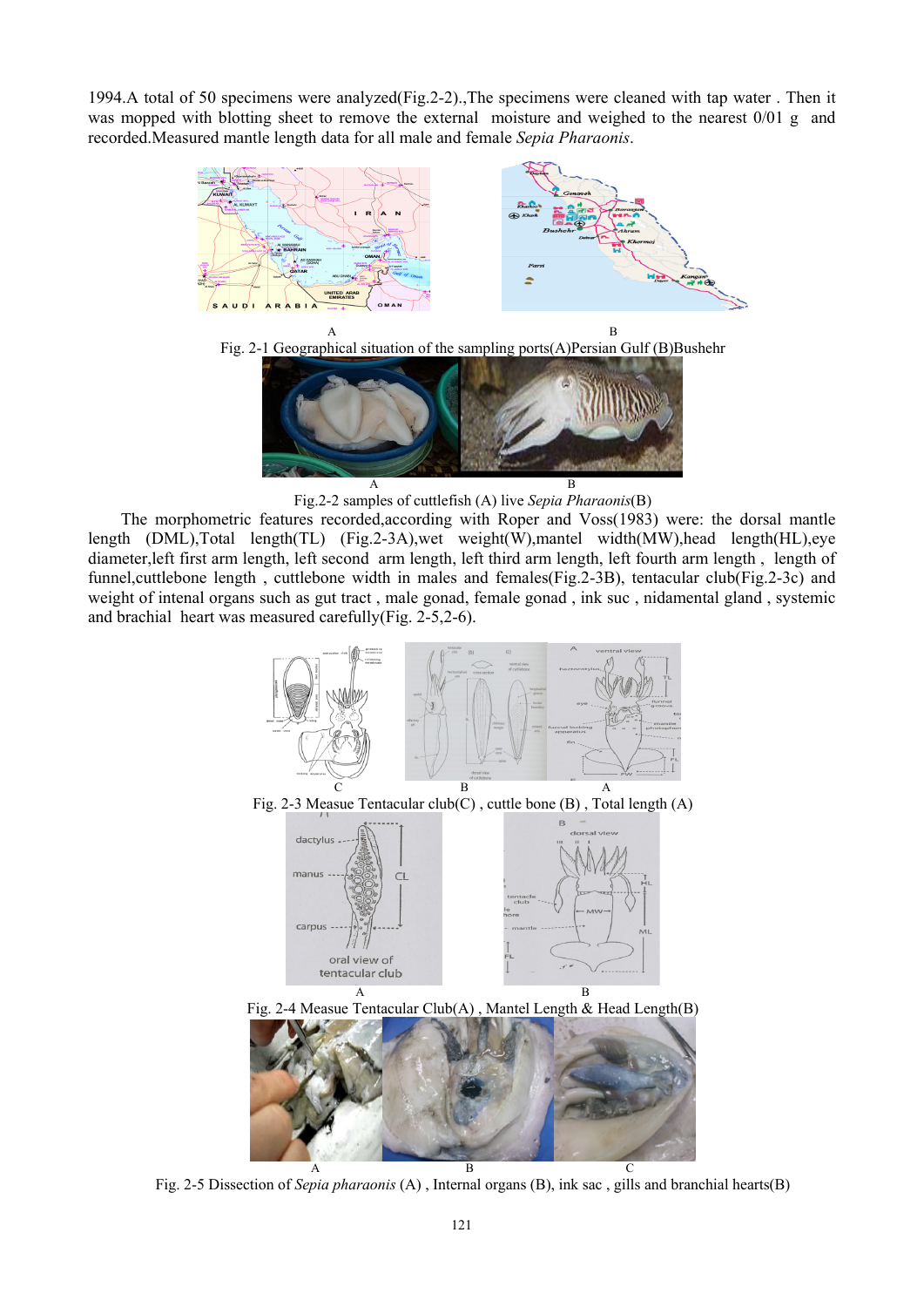

Fig. 2-6 Dissection of *Sepia pharaonis* Female gonad (D), Male gonad (E)

#### **3. Results**

In the present study, 22 morphometric characters was measured carefully  $\ell$  table 3-1). length – weight regression were drived for male and females. The results obtained show that sexual dimorphism is not distinct.

| I avic 3-1- Morphoniculum ineasurements of <i>sepia pharaonis</i> (measurements in min)                                                  |                                      |                                      |
|------------------------------------------------------------------------------------------------------------------------------------------|--------------------------------------|--------------------------------------|
| <b>Parameters</b><br>Dorsal Mantle length<br>Eye diameter                                                                                | Mean<br>198.5<br>23.96               | Range<br>189-208<br>$11 - 35$        |
| Arm Characteristics(male)<br>Left first arm length<br>Left second arm length<br>Left third arm length<br>Left fourth arm length          | 165.16<br>150.96<br>157.24<br>178.96 | 65-223<br>62-202<br>63-220<br>80-265 |
| <b>Arm Characteristics(Female)</b><br>Left first arm length<br>Left second arm length<br>Left third arm length<br>Left fourth arm length | 106.12<br>112.12<br>116.60<br>130.48 | 68-135<br>79-150<br>70-150<br>87-160 |
| <b>Cuttlebone Characteristics(male)</b><br>Cuttlebone length<br>Cuttlebone width                                                         | 217.8<br>73.24                       | 140-300<br>50-88                     |
| <b>Cuttlebone Characteristics(Female)</b>                                                                                                |                                      |                                      |
| Cuttlebone length<br>Cuttlebone width<br>Tentacular club                                                                                 | 206.53<br>72.36                      | 160-240<br>54-86                     |
|                                                                                                                                          | 59.58                                | 27-85                                |

**hometric measurements of** *Sepia pharaonis*(measurements in mm)

S.Pharaonis has transverse tiger stripe pattern exist more prominent in male,less distinct in female.Tentacle is long, almost equal in size to length of the body, sometimes just exceeds the body length.Tentacular club is long.broad 1/4 of DML.Suckers on tentacular club are unequal in size, about 6 median suckers enlarged,of which 3-4 suckers greatly enlarged. Average length of tentacular club is 59.58mm , range(27-85mm).Inner cone of cuttlebone relatively long plate like,without any cavity cone, white in colour and plate like callosity. Average cuttlebone length in males is 217.8mm range(140-300mm). Average cuttlebone length in females is 206.53mm ,range(160-240mm). Average cuttlebone width in males is 73.24mm range(50-88mm). Average cuttlebone width in females is 72.36mm range(54-86mm). Hectocotylization pattern has 10-12 basal transverse seies of suckers normal followed by 7 series of modified suckers in the hectocotylised portion.

Average dorsal mantel length is 198.5mm range( 189-208mm). Averageeye diameter 23/96mm range( 11-35mm).Left first arm length in male 165.16 mm and range is ( 65-223mm). Left second arm length in male 150.96mm and range is(62-202mm). Left third arm length in male 157.24mm and range is(63- 220mm). Left forth arm length in male 178.96mm and range is(80-265mm). Left first arm length in female 106.12mm and range is ( 68-135mm). Left second arm length in female 112.12mm and range is(79-150mm). Left third arm length in female 116.60mm and range is(70-150mm). Left forth arm length in female 130.48mm and range is(87-160mm).

Average of total weight(TW) in male is(706.08  $\pm$  SD) range(310-2540g) and Average of total weight(TW) in female is( $1160.78 \pm SD$ ) range(220-1800g).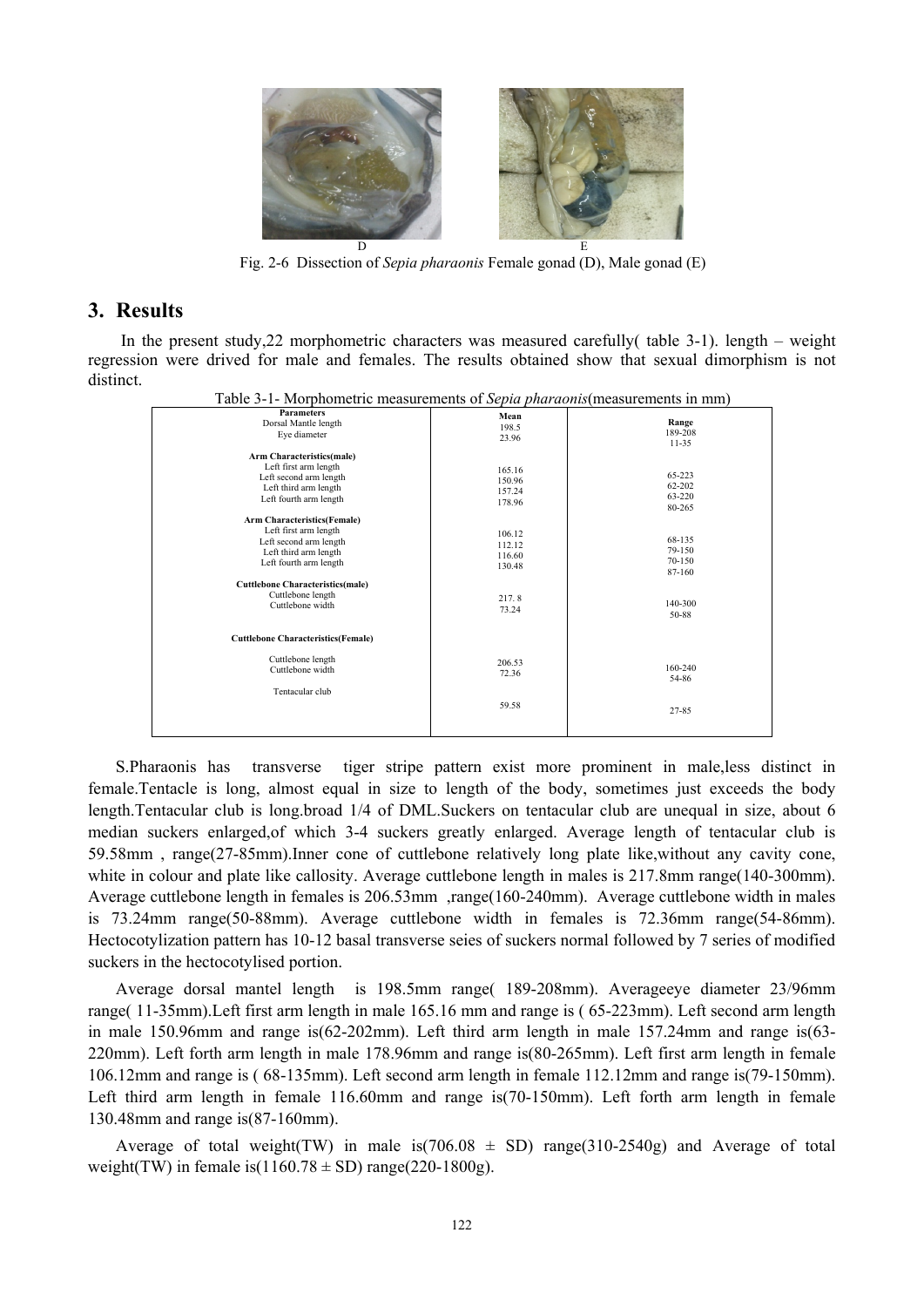

Fig. 3- 1 Relationships between Arm **I** length and sex



Fig. 3- 2 Relationships between Arm **II** length and sex



Fig. 3- 2 Relationships between Arm **III** length and sex



Fig. 3- 3 Relationships between Arm **IV** length and sex



Fig. 3- 4 Relationships between total length and sex



Fig. 3- 5 Relationships between total weight and sex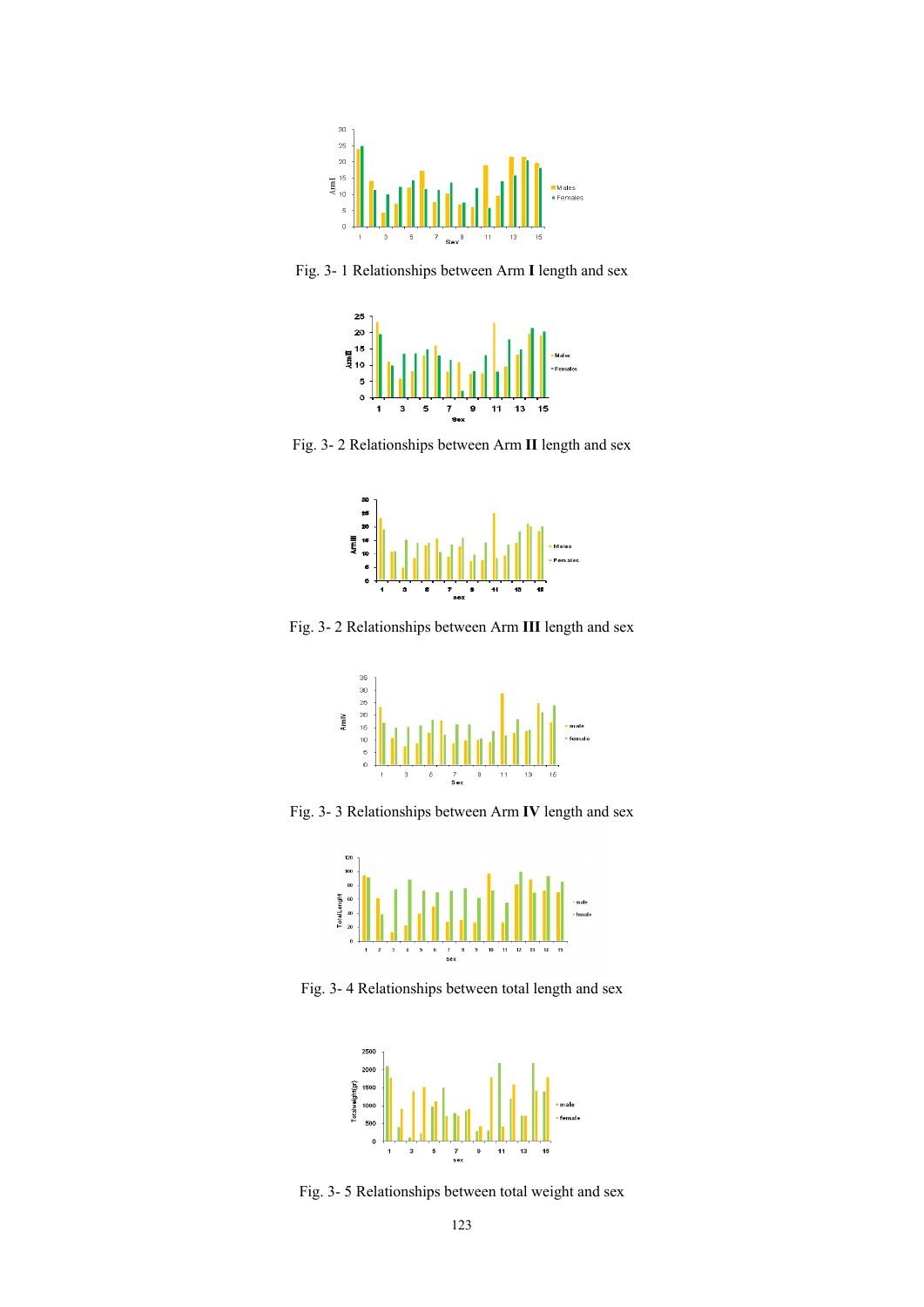#### **4. Discussion**

 *Sepia Pharaonis* is a targeted fishing species throughout its range(Nabhitabhata 1995).

**FAO Names: En** – *Pharaoh cuttlefish*; **Fr** – *Seiche pharaon*; **Sp** – *Sepia faraón*.

**Diagnostic Features:** Mantle oval. Male and female arm lengths subequal. Arm suckers tetraserial. Hectocotylus present on left ventral arm: **10 to 12 rows of normal size suckers proximally, 6 rows of reduced suckers medially**, then normal size suckers distally to arm tip. Suckers of hectocotylus in **2 dorsal series are much smaller than those in 2 ventral series**; oral surface of modified region wide, swollen, fleshy, with transversely grooved ridges; with shallowmedian furrow; suckers in 2 dorsal and 2 ventral series displaced laterally, with gap between them. Club sucker-bearing surface flattened, with **8 suckers in transverse rows**; suckers differ markedly in size: 5 or 6 median suckers enlarged (3 or 4 of these are greatly enlarged). Swimming keel of club terminates at proximal end of carpus. Dorsal and ventral protective membranes **not joined at base of club**; dorsal and ventral membranes same length; extend proximal to carpus along stalk. Dorsal membrane forms shallow cleft at junction with stalk. Buccal membrane with **a few, minute suckers** (each lappet bearing 1 or 2 small suckers). Cuttlebone outline oblong; bone bluntly rounded anteriorly; acuminate, acute, posteriorly; dorsal surface creamy white; dorsal surface evenly convex; texture smooth; dorsal median rib distinct, rib broadens anteriorly; lateral ribs indistinct. Chitin borders lateral and anteriormargins of cuttlebone. Spine short, pointed, curves dorsally, keel(s) absent. Striated zone concave; last loculus flat; sulcus **deep, wide, extends** entire length of cuttlebone; sulcus **flanked by rounded ribs**. Anterior striae are **inverted U-shape**; limbs of inner cone extend anteriorly to end of striated zone. Inner cone limbs are narrow anteriorly, broaden posteriorly with **distinctive thick bulbous swelling**; outer cone calcified; narrow anteriorly, broadens posteriorly. Dorsal mantle with series of elongate papillae along each side, adjacent to base of each fin, or covered with numerous small papillae. **Colour:** Pale brownish or reddish purple. Head and arms with transverse zebra-stripe pattern. Dorsalmantle has white blotches or spots, transverse saddlemark, and has a transverse zebra-stripe pattern (saddle mark in females; stripes especially in males; small specimens may show stripe markings or fewmarkings). Fins with longitudinal white band at base, bordered by narrow band of ground-coloured pigment along each side; white stripe solid on anterior 3/4 of body, interrupted by blocks of ground-coloured pigment on posterior 1/4 of mantle( FAO cephalopoda, 2005). **Geographical Distribution:** Indian Ocean and western Pacific: including the Red Sea and Persian Gulf , Oman sea ,Arabian Sea south to Zanzibar and Madagascar, Andaman Sea to South China Sea, East China Sea, Taiwan Province of China, Japan(Kyushu and possibly southern Honshu), eastern Indonesia and northern Australia (from Monte Bello Island, Western Australia, 20°26'S 115°37'E, to at least Townsville, Queensland, 19°16'S146°41'E, including Gulf of Carpentaria). Wadge Bank**.** 

**Habitat and Biology:** *Sepia pharaonis* is a neritic demersal species which occurs down to 130 m. In the Gulf of Thailand and the Andaman Seas, animals are found from the coastal shallows to 100 m depth, with most caught between 10 and40 m. Around Hong Kong, animals migrate to shallower waters during the mating season, where large numbers of adults congregate in 40 to 80 m on the continental shelf from November to February. During February and March, they move to the coast where spawning takes place from April to May in water temperatures between 18 and 24ºC. Eggs are laid in clusters and attached to plants, shells and other hard substrates in approximately 5 to 20 m depth.

*Sepia Pharaonis* is a targeted fishing species throughout its range(Nabhitabhata 1995). Adult *S. pharaonis* have been reported at different sizes in the natural environment. (Dunning et al 1994) reported males up to 192 mm ML and females up to 173 mm ML on the north coast of Australia. *Sepia pharaonis*  have been reported up to 420 mm ML off the coast of Yemen (Aoyama and Nguyen 1989); up to 370 mm ML off the southwestern coast of Taiwan (Lin and Su 1994); up to 262 mm ML in the Philippines (Watanuki et al. 1993); and in excess 240 mm ML in the Suez Canal in Egypt (Gabr et al. 1998). Chotiyaputta (1993) reports a maximum size of 350 mm for *S. pharaonis* in Thailand; this includes both the Gulf of Thailand and the Andaman Sea. Nabhitabhata and Nilaphat (1999) reported the maximum size for *S. pharaonis* in the Gulf of Thailand as 260 mm and 1,400 g, however a maximum size of only 162 mm ML and 368 g for males and 155 mm ML and 350 g for females was obtained in laboratory culture. The current study reports a maximum male size of 300 mm and 3,045 grams and maximum female size of 223 mm and 1,215 g.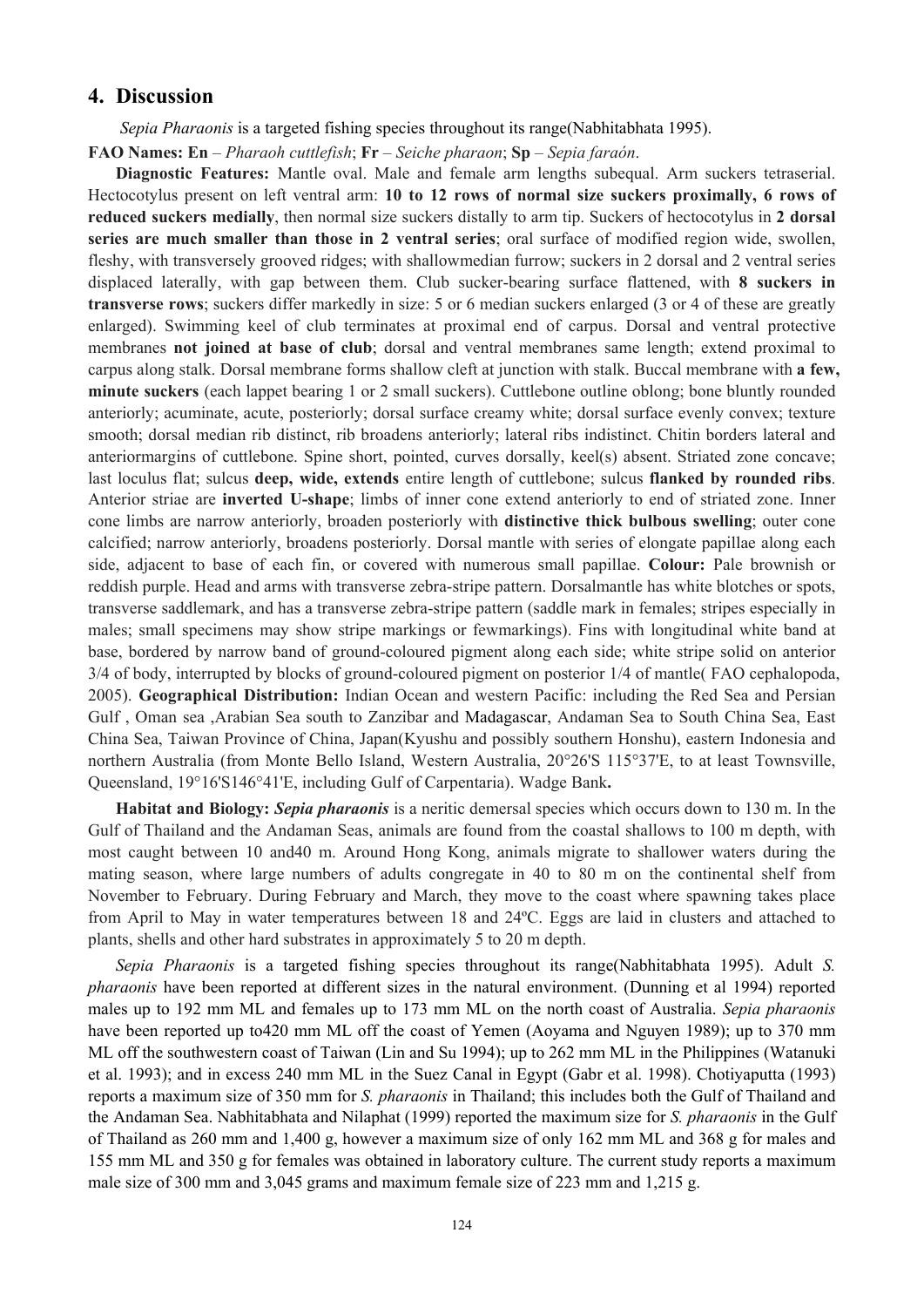Adult *S. pharaonis* have been reported at different sizes in the natural environment. (Dunning et al 1994) reported males up to 192 mm ML and females up to 173 mm ML on the north coast of Australia. *Sepia pharaonis* have been reported up to420 mm ML off the coast of Yemen (Aoyama and Nguyen 1989); up to 370 mm ML off the southwestern coast of Taiwan (Lin and Su 1994); up to 262 mm ML in the Philippines (Watanuki et al. 1993); and in excess 240 mm ML in the Suez Canal in Egypt (Gabr et al. 1998). Chotiyaputta (1993) reports a maximum size of 350 mm for *S. pharaonis* in Thailand; this includes both the Gulf of Thailand and the Andaman Sea. Nabhitabhata and Nilaphat (1999) reported the maximum size for *S. pharaonis* in the Gulf of Thailand as 260 mm and 1,400 g, however a maximum size of only 162 mm ML and 368 g for males and 155 mm ML and 350 g for females was obtained in laboratory culture. The current study reports a maximum male size of 300 mm and 3,045 grams and maximum female size of 223 mm and 1,215 g. *Sepia pharaonis* rises to the lower part of the water column to feed at night, mainly on crustaceans and a variety of small demersal fishes.

During maturation, there is a shift of emphasis from somatic growth to gonadal development and vitellogenesis. Research observations suggest that energy and nutrients for maturation are supplied mainly by diet rather than stored resources: the species does not use protein from muscle tissue for developing and growing its reproductive tissues. *Sepia pharaonis* appears to be an intermittent multiple spawner. In captive animals, the life cycle is less than 10 months. Estimated growth rates for wild animals show higher values for females than for males.

**Interest to Fisheries:** This species supports industrial or artisanal fisheries throughout its range. With *S. esculenta* Hoyle, 1885, it is themost abundant cuttlefish species caught in the Philippines and the Samar and Visayan Seas, with the highest catches reported in the Lingayen Gulf and Carigara Bay. In Iran, the fishing activity occurs during the spawning season, when adults migrate from deeper waters to shallower waters in the littoral zone. *Sepia pharaonis* is caught by bottom trawlers in the Oman Sea, and by traps in the Persian Gulf and is one of the most important cuttlefish species fished in both areas. The species is important to the commercial cephalopod fishery of Thailand, being highly abundant in the Gulf and the Andaman Sea, where it is the most common species of cuttlefish caught. The species contributes about 90% of the cuttlefishes caught off Australia by Chinese pair trawlers. Off the North West Shelf and Timor Seas, sepiids (mainly *S. pharaonis*) tend to replace squids as the dominant cephalopods caught. Domestic fisheries in these waters take this species as bycatch of prawn and mixed species trawl fisheries. In the Hong Kong area, it is the most abundant cuttlefish species and it is of greatest commercial importance in this area and along the whole coast of Kwangtung and Fukien, with about 400 tonnes landed annually in Hong Kong. Animals in this region are caught by spearing, lure-hooking and trawling. In southern Thailand, in addition to otter and pair trawls, the trammel net and hook-and-line are commonly used for catching *S. pharaonis*, with bottom otter and pair trawls used offshore, and push nets and lift nets used in inshore and coastal waters. Squid traps, in which egg clusters are placed to entice squids to enter, are also widely used and cuttlefishes, all mature animals ready to spawn, are a major bycatch. These traps accounted for 5% of total Thai cephalopod catch in 1994 (i.e. over 7 000 tonnes). Off the southwest coast of India, a modified type of hook, a baited hand-jig, is used to catch this species. *Sepia pharaonis* has been grown successfully in culture, and techniques are currently being improved in Thailand to culture these animals commercially. The flesh is thick, tender and excellent for human consumption.

#### **5. REFERENCES**

- [1] Adam, W. Rees, W.J. 1966. : Review of The cephalopod family sepia. Scientific Reports of The John Murray Expedition., 11(1).pp:1-165
- [2] Bandera, N. Costa, P. Rosa, R. (2005). :changes in Tissue Biochemical composition and energy reserves Associated with sexual Maturation in the ommastrephid Squids Ilex coiindetii and Todaropsis eblane .biol.bull.208:pp100-113
- [3] Boletzky, P. Nege, S. (1997): Morph metrics of the shell of three sepia species mullsca cephalopod intra and interspecific variation. zool.Beitr.N.F.38 (2):PP137-156.
- [4] Camel, A. Katanga, T.Selman,A. (2000): The Distribution and fishing of two Meditrranean Eledon spp .(octopoda.cephalopod in the Age eansee.Turk zool.24(200):PP165-171.
- [5] Chotiyaputta C. 1993. Cephalopod resources of Thailand. In: Recent Advances in Fisheries Biology. Tokai University Press, Tokyo, pp. 71–80.